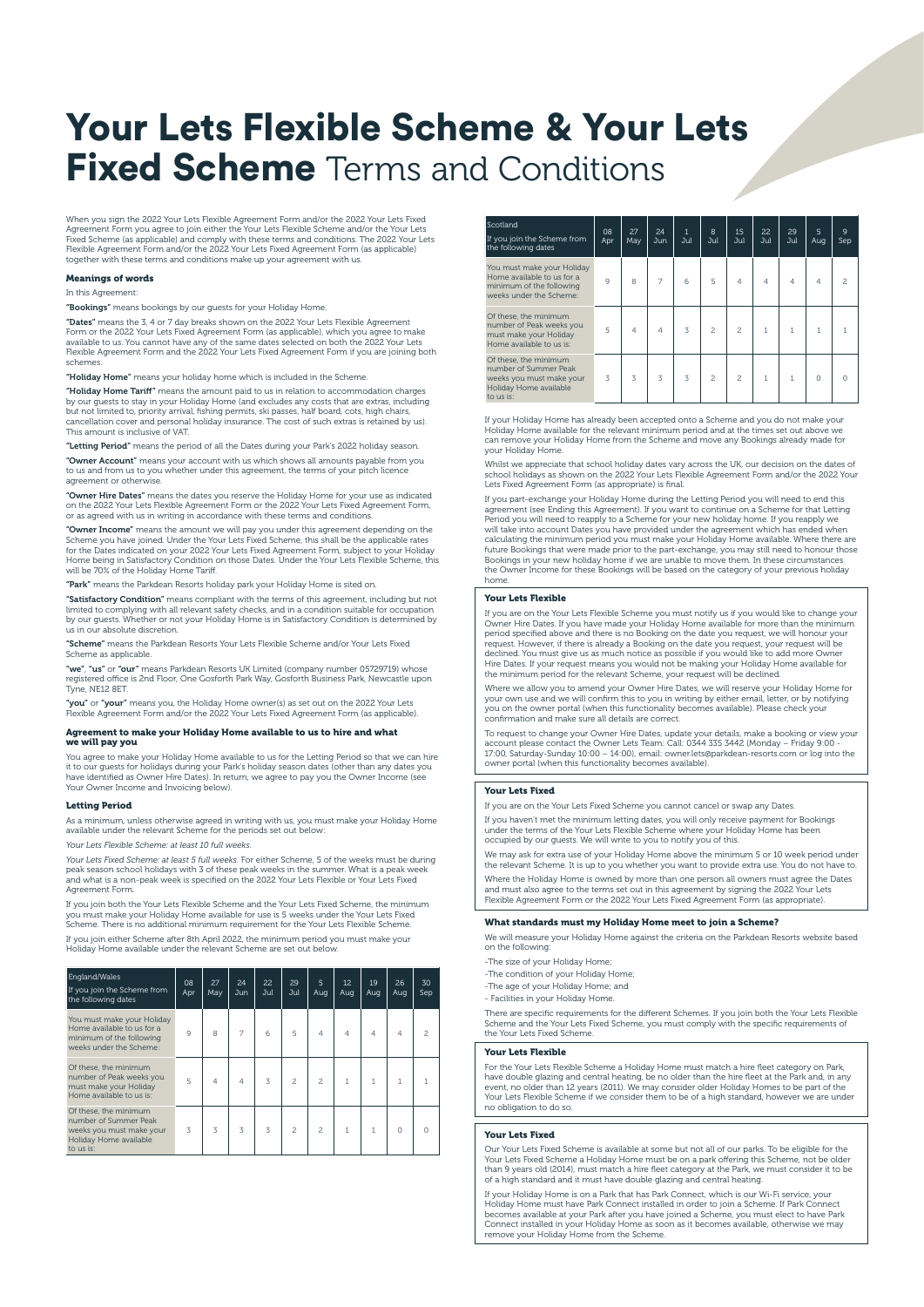# Your Lets Flexible Scheme & Your Lets **Fixed Scheme** Terms and Conditions continued...

We will meet with you to inspect your Holiday Home to confirm which of our hire fleet categories your Holiday Home falls into. During the meeting we will also advise you of any work you must undertake to your Holiday Home or any additional inventory you require before your Holiday Home can be accepted onto either Scheme.

Your Holiday Home must maintain the standards with which it was categorised when you joined the Scheme throughout the Letting Period. If it does not, we may re-categorise your<br>Holiday Home or remove your Holiday Home from the Scheme. This could result in charges<br>being applied to your Owner Account for our completed. We would contact you to notify you of this. We will undertake checks throughout<br>the Letting Period to ensure your Holiday Home continues to meet the standards with which<br>it was categorised when your joined eithe your holiday accommodation.

You must complete the minimum safety checks on your Holiday Home as set out below to be accepted onto any Scheme.

We will carry out such maintenance and inventory replacements to your Holiday Home as we consider necessary during the Letting Period and charge the relevant costs to your Owner Account. If any individual maintenance or inventory replacements will cost over £100 we will<br>agree this with you before the work is done. The only exception to this is where works have to<br>be done immediately to ensure the essential inventory items prior to a Booking, however we will attempt to notify you of any such<br>exceptional works and/or inventory items and their cost as soon as reasonably practicable.<br>Please note this is not the total c

## Your obligations

## *Keys*

Three sets of labelled keys for your Holiday Home should be handed to the Owner and Guest Experience Manager at Park as soon as reasonably practicable, and at least 4 weeks before the first Date.

## *TV Licence*

Your Holiday Home must have a valid TV licence for a full calendar year. For help visit www. tvlicensing.co.uk.

## *Safety Checks*

You must:

- a) provide us with copies of satisfactory gas and electrical testing certificates by a competent person for your Holiday Home and evidence of portable appliance testing. Gas and portable appliances must be inspected at least once a year and Holiday Home electricals inspected every 3 years;
- b) check the connecting gas hose and gas pigtail is within its expiry date or within five years of the date printed on the hose;
- c) have a working fire extinguisher that is inspected annually. We will require proof of this annual inspection;
- d) have a smoke detector and a carbon monoxide detector within their expiry date;
- e) ensure the steps and any decking are in a good and safe condition;
- f) ensure all soft furnishings within the holiday home are compliant with fire and product safety law and have not been replaced or substituted with non-compliant items;
- g) ensure all doors of your Holiday Home are fitted with a turn lock; and
- h) ensure the shower head is sterilised at least annually.

Appliances must be inspected in accordance with our guidelines, as set out in park rules and/ or your pitch licence agreement. Details of the testing required are available from the Park and inspection certificates will be held on Park.

We will charge for any inspection or testing you ask us to organise or undertake on your behalf. Such charges are payable in accordance with our payment terms. The team on Park will be able to explain the costs of such inspection / testing.

Gas bottles must be stored outside your Holiday Home in an adequately ventilated, noncombustible area.

#### *Hot Tubs*

If you have a hot tub at your Holiday Home, you agree that we will complete all hot tub cleaning, maintenance and inspection services for you. This is to ensure your hot tub is maintained to the same standard as our hire fleet and is safe for our guests. Charges for hot<br>tub maintenance will be billed to your Owner Account on a quarterly basis. For details of these<br>charges please speak to the team include:

- a) ensuring appropriate signage is in place.
- b) changing water before every Booking or weekly, whichever is sooner;
- c) cleaning the cover and steps prior to every Booking;
- d) wiping the water line and areas above the waterline prior to every booking;
- e) cleaning the filter weekly or prior to the start of a Booking, whichever is sooner;
- f) dosing the water with the appropriate chemicals;
- g) ensuring the hot tub is fully operational, carrying out minor repairs where necessary;
- h) twice daily checks of the hot tub to ensure chemical levels remain acceptable and taking any remedial action required;
- i) monthly disinfection of all flexible hoses and internal pipework;
- j) monthly microbiological testing;
- k) quarterly legionella testing; and l) annual electrical test.
- 

## *Appearance*

All Holiday Homes must be clean and presentable internally and externally and meet the standards set out on our website. We may need to charge you for cleaning your Holiday Home after you have used it should it not meet these standards.

#### *Contents of your Holiday Home*

You must make sure that your Holiday Home is fully equipped for the maximum number of people it sleeps. Your Holiday Home must contain all the items set out in the inventory check list which you can get from the Park.

We will replace any inventory that may get lost or broken. The replacement item will be from our standard inventory and therefore may not be the same as the lost or broken item. The<br>cost will be charged back to your Owner Account and will be payable in accordance with our<br>payment terms. You will be notified should we will agree the replacement with you before it is carried out.

## *Personal Belongings*

Your Holiday Home must be cleared of all belongings and be ready to let as soon as reasonably practicable and in any event at least 7 days before the first Date in the Letting Period to allow us to carry out all the checks we need to do before it is occupied by our guests.

If we need to clear your personal belongings from your Holiday Home, the cost of this will be charged back to your Owner Account. You must collect them as soon as reasonably practicable. Your personal belongings cannot be stored on Park for the Letting Period.

We will assume that all non-inventory items left in your Holiday Home have been left by guests and deal with them accordingly.

# *Availability*

When you use your Holiday Home you must make sure that it is vacant by no later than 10am<br>on any Date we have a Booking. This is to allow us to clean and check your Holiday Home<br>for our guests. It is your responsibility to

You will be able to use your Holiday Home from 4pm on the day that a Booking ends. This is so that we can make sure your Holiday Home has been cleaned ready for your an

If you don't leave your Holiday Home by 10am on the date a Booking starts, or if your Holiday Home is occupied by someone other than our guests on a date we have a Booking for your<br>Holiday Home, we will charge the full value of the Booking back to your Owner Account plus<br>any other costs that we incur as a result of for example refunds or compensation to our guests if we have to cancel a guest's holiday.

#### *Your Owner Account*

For your Holiday Home to be accepted as part of a Scheme your Owner Account must have no overdue debt. If you do owe us any money please contact us to discuss this.

If you owe us any money after acceptance on to the Scheme and do not agree arrangements for payment with us, we may remove your Holiday Home from the Scheme and any Bookings already made for your Holiday Home may be moved, either temporarily or permanently. We may allocate your Owner Income against any debt on your Owner Account before paying any remaining Owner Income to you.

## *Indemnity*

You agree to indemnify us for any loss or expense we suffer arising or in connection with you breaching this agreement or any act or omission by you. This means that you agree to cover any loss or expense we incur from letting your Holiday Home.

#### Smoking and Pets

Smoking is not allowed in your Holiday Home at any time while your Holiday Home is part of the Scheme.

If you have your own pet which comes into your Holiday Home or you allow other pets in<br>your Holiday Home you must tick the opt in box on the 2022 Owners' Holiday Home Sign-Up<br>Form to confirm that pets are welcome in your H Home as 'pet friendly accommodation'. This is important because some of our guests want accommodation which does not contain any pet hair or are allergic to pet hair.

If you have your own pet you must ensure you remove all personal pet possessions including dog beds following any Owner Hire Dates.

If you do smoke or allow smoking in your Holiday Home or if you do not tick the opt in box but<br>have allowed pets in your Holiday Home you will be responsible for any loss or expenses we<br>incur as a result of this (including Holiday Home may also be removed from the Scheme and if this happens this agreement will come to an end.

Registered assistance pets like guide dogs are permitted in all accommodation.

#### Insurance

You must take out adequate insurance to cover loss and damage and public liability insurance for at least £2 million and these insurance policies must be maintained for all the time you are participating in the Scheme. If at any time during the Letting Period your Holiday Home is not insured we will bring this agreement to an end immediately.

To ensure that your Holiday Home is adequately covered please see 'Insuring your Holiday Home' within the letting schemes pack (hard copy or email). Further details of our insurance scheme is available from your Holiday Home Sales Team on Park and our insurance broker, Gallagher.

Please make sure that you take out insurance cover for your Holiday Home for the following<br>year at least a week before your insurance renewal date and provide evidence of your<br>insurance cover to our Your Lets Team straight cover for your Holiday Home at least a week before the renewal date we will assume your<br>Holiday Home(s) will not be insured and will start moving Bookings from your Holiday Home.<br>Once Bookings have been moved we will not m insurance as promptly as possible.

If you are removed from the Scheme for failing to meet the insurance requirements you will<br>receive Owner Income for Bookings where your Holiday Home has been occupied by our<br>guests up to the date your Holiday Home has been Income will be calculated under the terms of the Your Lets Flexible Scheme. You will not be able to re-join either Scheme until your Holiday Home is insured and it is our decision about whether you can re-join.

## Damage to your Holiday Home

Unfortunately from time to time loss or damage to your Holiday Home and contents may occur. This is your responsibility to deal with and is why it is extremely important that you<br>have insurance. You agree that we are not liable for any loss or damage caused to your Holiday<br>Home or its contents arising unde

If there is any major loss or damage to your Holiday Home we will use all reasonable efforts to contact you and agree how this will be remedied.

Our obligation to pay you the Owner Income relating to Dates under the Your Lets Fixed Scheme is subject to your Holiday Home being in Satisfactory Condition on the applicable Dates, unless the reason your Holiday Home is not in Satisfactory Condition is directly caused by our act or omission.

## What we do for you

## *Promotions and Advertising*

We will promote and advertise your Holiday Home through various marketing channels throughout the 2022 season using our own images of your Holiday Home or a representative image. We will not use any other images.